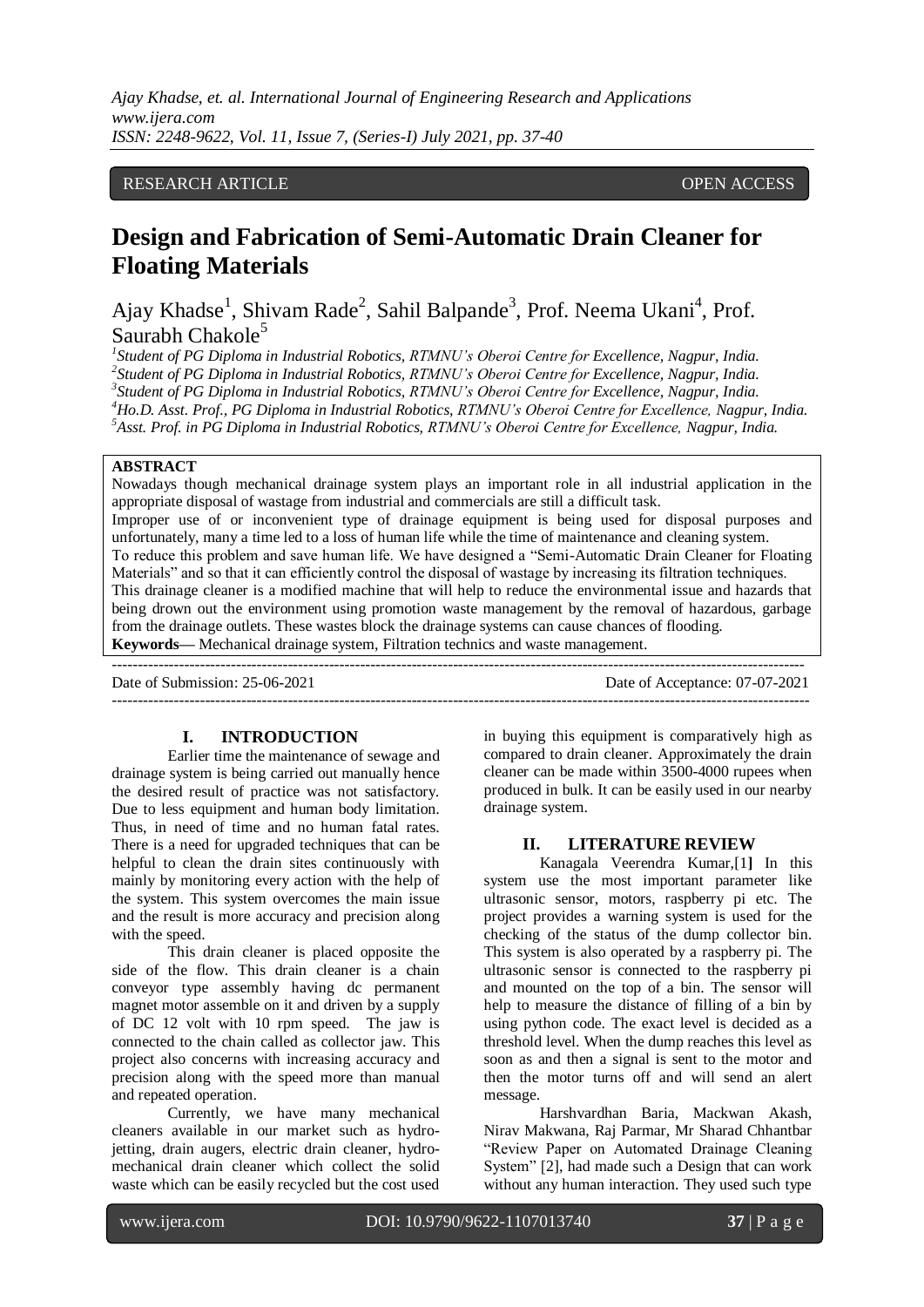of components as sockets, motor, conveyor belt and collector jaw. This device had overcome human problem mainly during the rainy season and prevents the draining from getting blocked due to solid waste floating on water.

Manoj Rathod, Vasant Pound, Rahul<br>Pungle, Jiwan Rathod "Automatic Floating Rathod "Automatic Floating WasteCollector" [3] They had designed such a setup which not only clean the lakes but also the combination of various mechanical, electronics and computer into a single device which helps us of solid waste floating on water. This device is quite simple in design and easy to handle.

 Mahto Ravishankar Kumar Ravindra Bhai, Dehadray Vaibhav, Kaka Smit, Prof. Ankur Joshi "Design and Fabrication Of River Waste Collector" [4], They converted the boat into a floating waste collector machine to be used in river and they think over it and wrote on a various research paper and showed that how river waste collector is made for cleaning river.

Prof. N.G. Jogi, Akash Dambhare, Kundan Golekar, Akshay Giri, Shubham Take "Efficient Lake Garbage Collector By Using Pedal Operated Boat" [5 In addition to a conveyor system, they have designed a pedal boat which gathers all the floating waste end up in into inside the tank this activity mainly focusses on the design and control of pedal it compares mainly on lightweight material it was good to step forward for purpose.

 Sheikh Md, Shahid Md Rafique, Dr Akash Langde "Design and Fabrication of River Cleaning Machine" [6 This project has been implemented after looking at the condition of river overloaded with plastic waste and savage the main focus of the project of reducing human effort in cleaning the river. The government has established many actions plan like "Namami Ganga" and "Narmada Bacho" and large lots of capital has been invested in implementing this plan their project is affordable and using the motor range between 80-to-85-watt battery which provide a runtime at 1 hour and 15 min on paper.

Madhavi N. Wagh, Kashinath Munde "Design and Analysis of River Water Cleaning Machine" [7], their project focuses on improving the government efforts for cleaning the Lakes and River. Their project is automated which can be operated remotely. Without being on the machine their machine can clean the river with some commands to be given through a controller. Arduino board, Bluetooth Model, Battery's, Solar Panel, Uncontrol Android APP, DC Motors, Conveyor Belt. As it is powered by solar energy, they achieved their objective of automation for a small-scale cleaning purpose.

Ganesh S. Patil, Rahul A. Pawar, Manish D. Borole, Shubham G. Ahire, Ajay L. Krishnani, Amit H. Karwande "Review Paper on Drainage Water Cleaner Machine" [8] hey had device such a model which prevents any blockages in drains and it even doesn't require any e human assistance their project focuses and solid waste management. In monsoons, there is a high chance of the device getting blocked so this is necessary especially during rainy seasons so their machine is needed to be set up near a damaged opening with some bucket type collection whose it can automatically dump whole waste.

Pranay Agrawal, Bishakh Bhattacharya "Aquatic MultiRobot System for Lake Cleaning" [9], Their project is a type of aquatic vehicle that can be operated randomly without any human assistant. Their project is based on an algorithm which is used for navigation and waste removal technique. Their devices do not require any kind of maintenance, this robot can even be used in catching fishes if certain changes have been made in its mechanism and algorithm.

## **III. METHODOLOGY**

- 1. The drain cleaner should be placed to the opposite side of the flow in such a manner that water should flow through the lower basement.
- 2. All the light-weighted waste materials like bottles, cans, plastics and these waste materials are being lifted upward with the help of a lifter that is connected to the chain.
- 3. The chain is connected with a sprocket wheel which rotates when the motor is on and the motor is connected with a sprocket wheel.
- 4. The electrical energy is being provided to the motor then the collector jaw is being lifted upward and circulated with the help of a chain when the motor is on.
- 5. Then waste material is carried by the collector jaw and thrown towards the conveyor belt and beside the conveyor belt, there is a dustbin.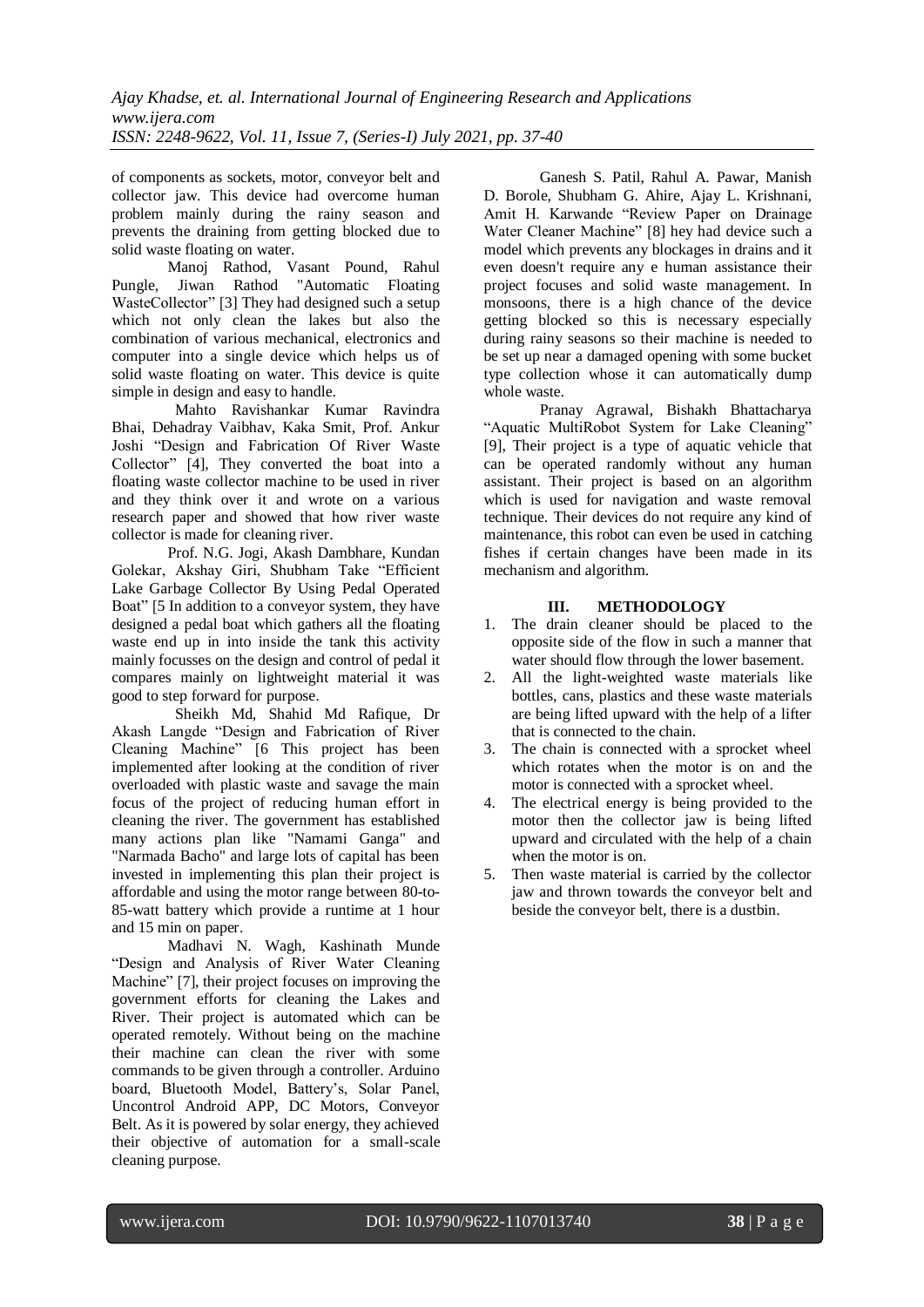

 **Fig. 1** Drain Cleaner

## **1. Bill of material List**

**Table 4.1:** Bill of material List

| <b>PARTS</b>         | <b>MATERIALS</b>         | <b>QUANTITY</b> |
|----------------------|--------------------------|-----------------|
| <b>Sprockets</b>     | Stainless steel          |                 |
| Motor                | Cast iron                |                 |
| Shaft                | Shaft Mild steel         |                 |
| Chain                | Stainless steel          |                 |
| Fabrication of frame | Mild steel and G.I Sheet |                 |
| Conveyor Belt        | Rubber                   |                 |

# **2. Design Inputs**

 Shaft Material used=Mild steel. Length=905mm Inner Diameter=20mm Outer Diameter=24mm Length between shaft to shaft=800mm Power transmitted by the shaft  $= 108577.6$  watt Maximum Bearing Load  $L$   $q = 248.256$  9.81 = 25.3064Kg Chain Drives  $P=11.32$ mm. Chain length  $= L = p L p = 2057.2$  mm 4.3.3 Lifter Length=610mm Breadth =120mm Gap between each lifter=700mm

## **ADVANTAGES**

1. After buying the cleaner you won't require any equipment to use it and this is one of the best advantages in this way. you can save your capital and no technical knowledge needed to do this job

2. The use of this cleaner is very simple. you just need to put this cleaner into in drain and it doesn't require plumbing knowledge.

3. So, another advantage is that you can use this cleaner at any time in the morning or night and this might not lead to any plumbing problem

# **IV. CONCLUSION**

Our research highlights the regular advancement in the drainage cleaning system. Many specific studies have been carried out and categories such as semiautomatic drainage cleaning systems. And their automation has been studied to a great depth. We focus more on some points given below.

1. Steps to implement this setup in the right way in the drainage and do modification in the previous design.

2. According to our review about the drainage cleaning system which replaces manual work with automation.

3. Generally, people use plastics, bottles, wrappers, and some other kind of disposals for their daily needs, and after using them throw them in the drainage system. As a result, they (disposal, wrapper, etc) get stocked somewhere in a narrow canal and creates a blockage. This blockage is the major cause of the pollution, flooding in the metro cities which opposes the flow system as the flexible disposal passes through the narrow channels. As the small drain merges with some big drain outlets and